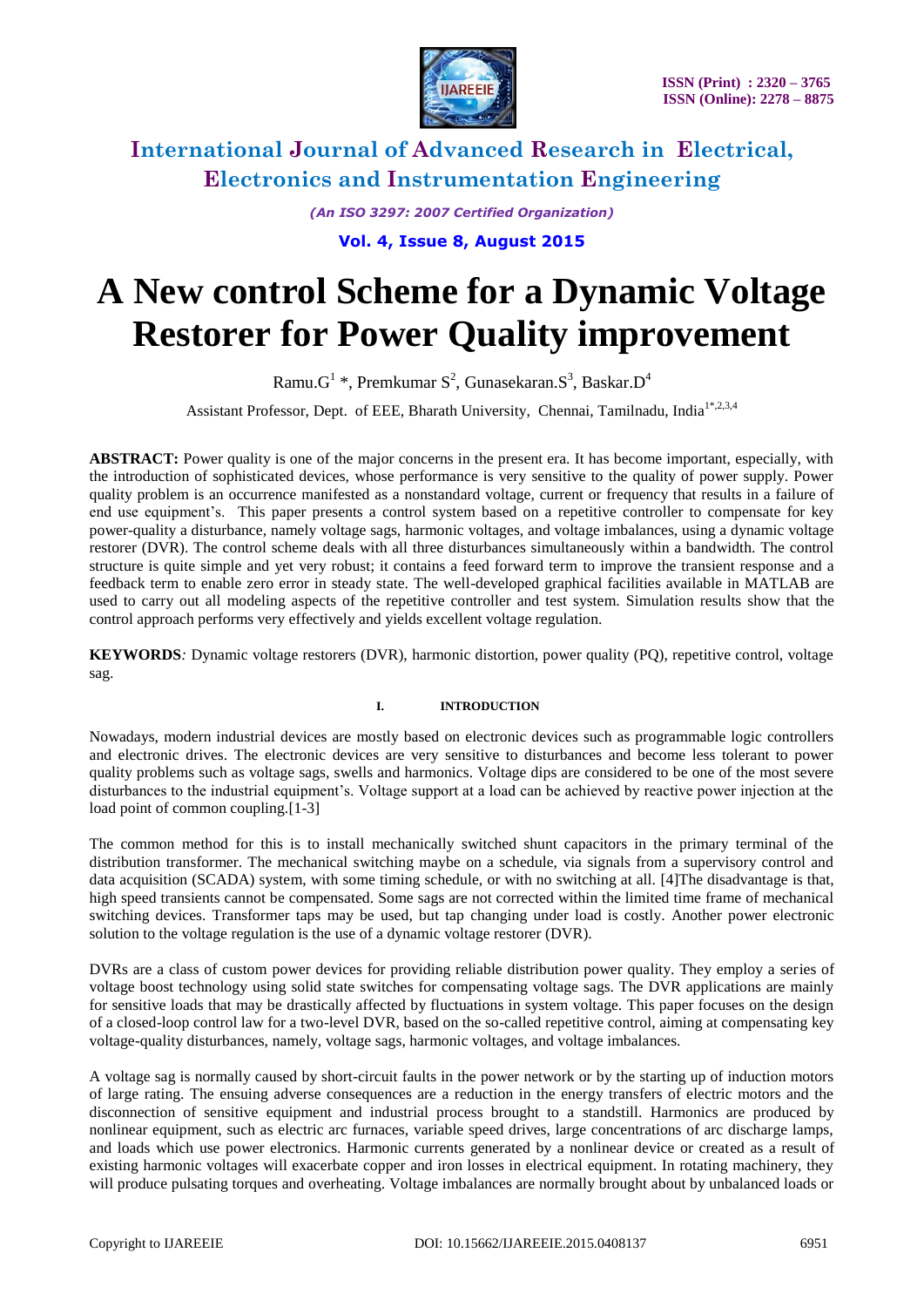

*(An ISO 3297: 2007 Certified Organization)*

### **Vol. 4, Issue 8, August 2015**

unbalanced short-circuit faults, thus producing overheating in synchronous machines and, in some extreme cases, leading to load shutdowns and equipment failure. [5]

The DVR is essentially a voltage-source converter connected in series with the ac network via an interfacing transformer, which was originally conceived to ameliorate voltage sags. The basic operating principle behind the DVR is the injection of an in phase series voltage with the incoming supply to the load, sufficient enough to reestablish the voltage to its presage state.[6-8]

The repetitive controller presented in this paper has a wider range of applicability; it is used in a DVR system to ameliorate voltage sags, harmonic voltages, and voltage imbalances within a bandwidth. Unlike other schemes, which also have a comparable range of applicability, only one controller is needed to cancel all three disturbances simultaneously. The control structure contains a grid voltage feed forward term to improve the system transient response, and a closed-loop control which comprises a feedback of the load voltage with the repetitive controller in order to warrant zero tracking error in steady state. The repetitive control was originally applied to eliminate speed fluctuations in electric motors but it has since been adopted in a wide range of power-electronics applications.[9]

Fig.1 shows the schematic diagram of DVR. The DVR essentially consists of a series inverter (VSI), inverter output filter and an energy storage device connected to the DC link. The basic operation principle of the DVR is to inject an appropriate voltage in series with the supply through injection transformer whenever voltage sag or voltage swell is detected. In addition to voltage sags and swells compensation, DVR can also perform other tasks such as harmonic compensation and Power Factor correction. Compared to the other Custom Power devices, the DVR clearly provides the best economic solution for its size and capabilities. This paper is organized as follows. The DVR model is presented in Section II. The fundamentals of the control system and the proposed control scheme are studied in Section III. The modeling of the repetitive controller using the well-developed graphical facilities available in MATLAB and simulation results are presented in Section IV. The main conclusions of the current investigation are drawn in Section V.[10]



Fig.1 schematic diagram of DVR



Fig.2 System Configuration with a DVR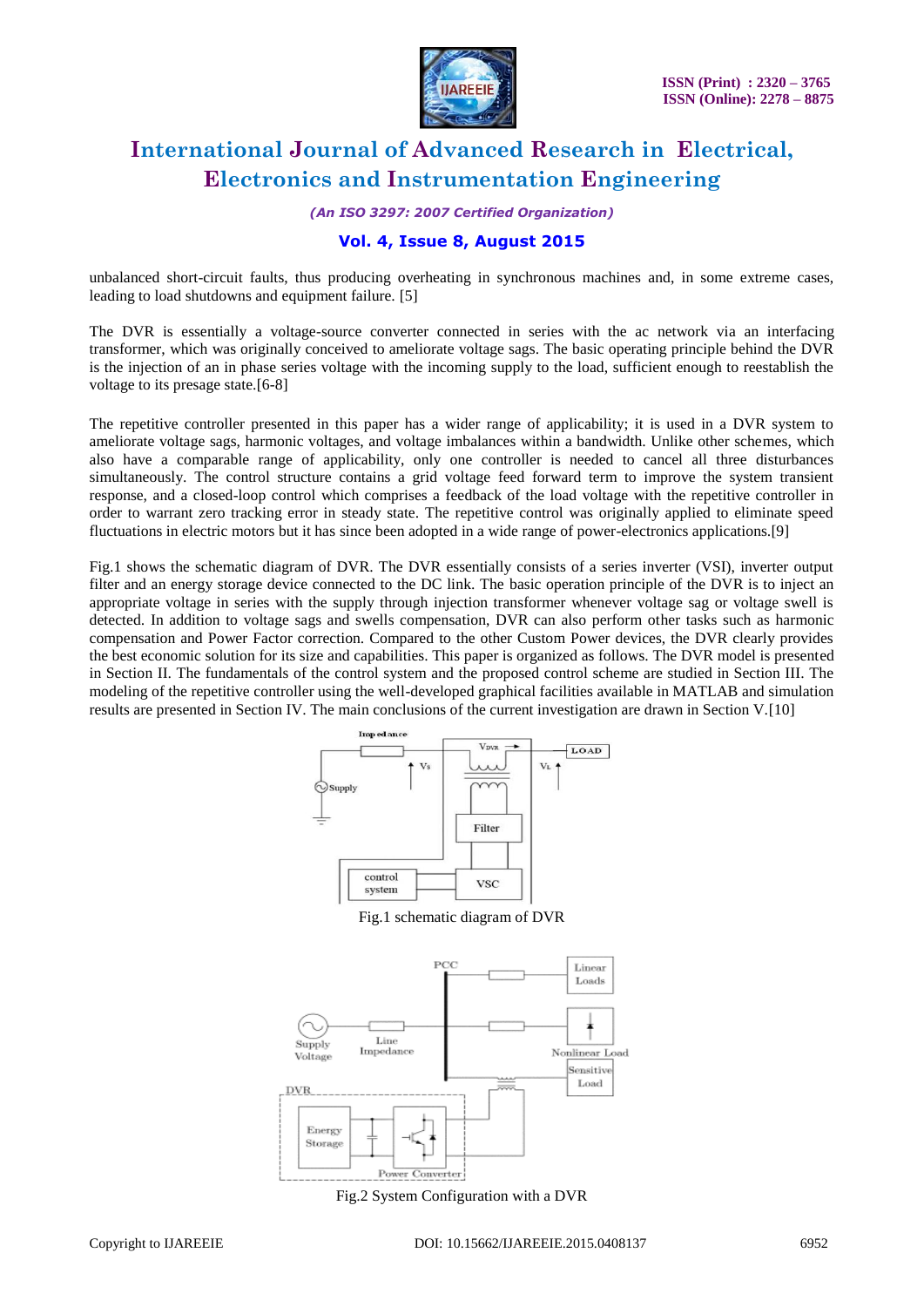

*(An ISO 3297: 2007 Certified Organization)*

### **Vol. 4, Issue 8, August 2015**



Fig.3 Equivalent circuit of a DVR

#### **II. MODEL OF THE DVR-CONNECTION SYSTEM**

A typical test system, incorporating a DVR, is depicted in Fig.2. Various kinds of loads are connected at the point of common coupling (PCC), including a linear load, a nonlinear load, and a sensitive load.

The series connection of the voltage-source converter (VSC) making up the DVR with the ac system is achieved by means of a coupling transformer whose primary is connected in series between the mains and the load. Although a passive LC filter is normally used to obtain a switching-ripple-free DVR voltage, in this paper, this filter is not considered in order to fully assess the harmonic cancelling properties of the repetitive controller. Fig.3 shows the equivalent circuit of DVR

Where  $V_s$  is the supply voltage,  $V_L$  is the desired load voltage magnitude,  $Z_{TH}$  is the load impedance,  $I_L$  is the load current,  $V_{TH}$  is the system voltage during fault then

The series injected voltage of the DVR can be written as

The load current  $I_L$  is given by  $I_I$ 

$$
V_{DVR} = V_L + Z_{TH}I_L - V_{TH}
$$
  

$$
V_L = [P_L + jQ_L]
$$



Fig.4 Closed –loop control scheme

#### **III. DESIGN OF THE CONTROL SYSTEM**

The aim of the control system is to regulate the load voltage in the presence of various kinds of disturbances. The control structure proposed in this paper is based on the use of a feed forward term of the voltage at the PCC to obtain a fast transient response, and a feedback term of the load voltage to ensure zero error in steady state. The continuous time of the whole control system is depicted in Fig.4 where  $c(s)$  represents the controller. If the switching frequency is high enough, the DVR can be modeled as a linear amplifier with a pure delay  $P_1(s) = e^{-t_0 s}$ . This delay is the sum of onesample-period plus the time delay of the inverter due to PWM switching. The former applies in cases of microprocessor - based implementations and the latter can be taken to be half the switching period. The transfer function  $P_2(s)$  is equal to  $Ls + R$ ,  $V^*(s)$  is the reference voltage for the load,  $U^*(s)$  is the control output, whereas  $U(s)$  is the output voltage of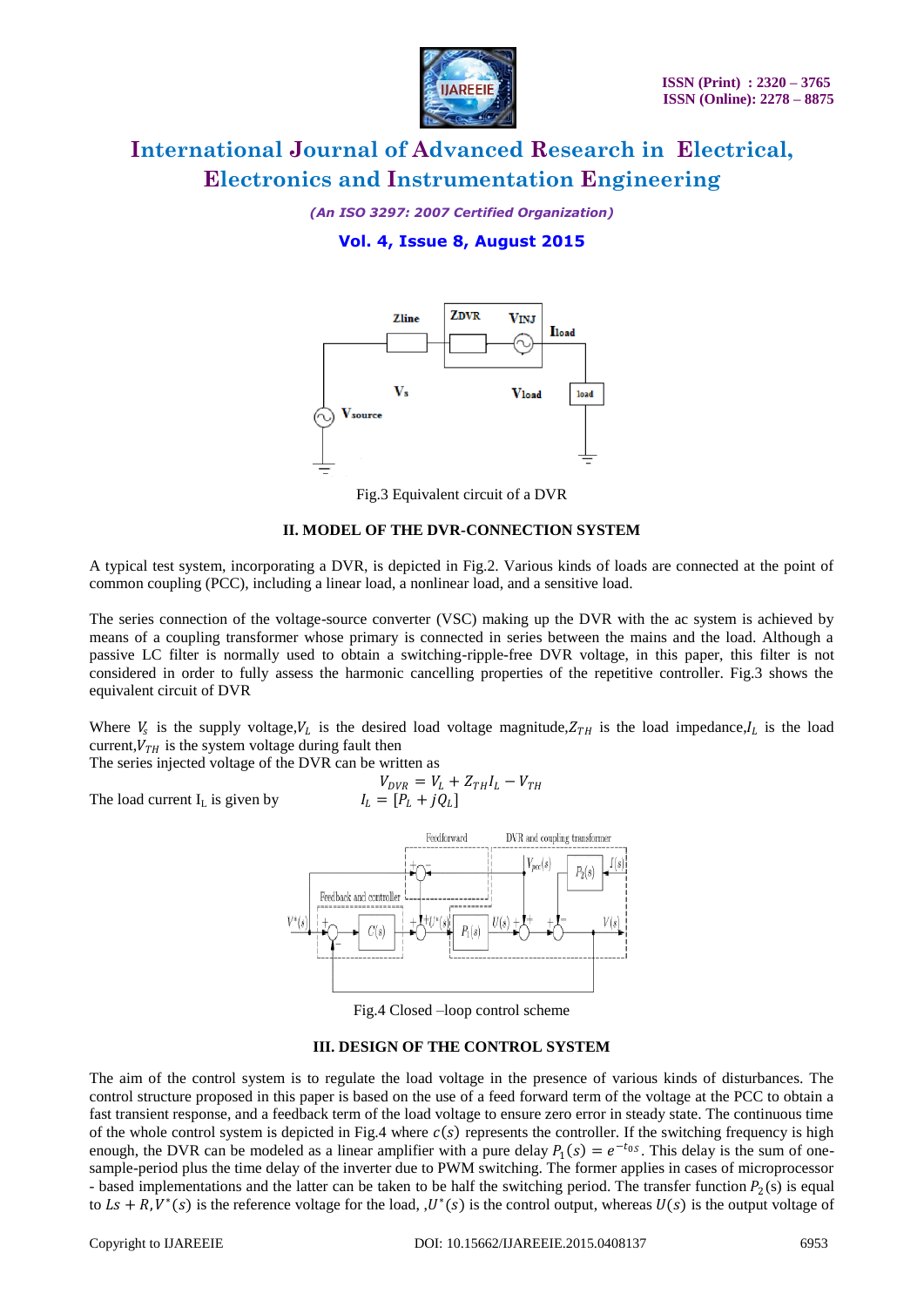

*(An ISO 3297: 2007 Certified Organization)*

### **Vol. 4, Issue 8, August 2015**

the DVR and  $V(s)$  is the load voltage. The inputs  $V_{Pcc}(s)$  and  $I(s)$  stand for the grid voltage and the current through the load, respectively. Both inputs are assumed to be measurable. The model may be extended with ease to three-phase applications.

The load voltage is

$$
V(s) = F(s)V * (s) + F_w(s)V_{pcc}(s) + Fi(s)I(s)
$$
 (1)

Where

| $[1+C(s)]P_1(s)$<br>$F(s) =$               | 2   |
|--------------------------------------------|-----|
| $1+C(s)P_1(s)$<br>$1-P_1(s)$<br>$F_w(s) =$ | (3) |
| $1+C(s)P_1(s)$<br>$P_2(s)$                 |     |
| $F_i(s) =$<br>$1+C(s)P_1(s)$               | 4   |

Repetitive control is a contemporary control technique that may be used to cancel out, simultaneously, voltage sags, voltage harmonic, and voltage imbalances, characteristics rarely achieved with other control techniques, such as PI controllers. As a first approximation, as described in conventional repetitive-control theory, the controller can be written as

$$
C(s) = \frac{M(s)}{1 - e^{-\frac{2\pi}{\omega_1 s}}}
$$
\n<sup>(5)</sup>

Where  $M(s)$  is a transfer function chosen so that the closed-loop stability is always fulfilled and  $\omega_1$  is the fundamental frequency at the mains,

The substitution of  $(6)$  into  $(3)$ – $(5)$  yields

$$
F(s) = \frac{\left[1 - e^{-\frac{2\pi}{\omega} s} + M(s)\right] P_1(s)}{1 - e^{-\frac{2\pi}{\omega} s} + M(s) P_1(s)} \tag{7}
$$
  
\n
$$
F_w(s) = \frac{1 - P_1(s)\left[1 - e^{-\frac{2\pi}{\omega} s}\right]}{1 - e^{-\frac{2\pi}{\omega} s} + M(s) P_1(s)} \tag{8}
$$
  
\n
$$
F_i(s) = \frac{\left[1 - e^{-\frac{2\pi}{\omega} s}\right] P_2(s)}{1 - e^{-\frac{2\pi}{\omega} s} + M(s) P_1(s)} \tag{9}
$$

In order to calculate the frequency response of (7)–(9), the variable s is substituted by  $j\omega$ . It should be noticed that the term is always zero whenever is an integer multiple of the frequency (e.g.,  $\omega = 3\omega_1$ , then  $(1 - e^{-j6\pi}) = 0$ ). Hence, the frequency response shows that  $F(j\omega_h) = 1, F_\omega(j\omega_h) = 0$  and  $F_i(j\omega_h)$ for frequencies  $\omega_h = h \omega_1$  with  $h = 0,1,2,..., \infty$ . Therefore, if the closed-loop system is stable, the error in steady state is zero for sinusoidal reference inputs or sinusoidal disturbance inputs of frequency  $\omega_h$ . Since the delay is smaller than the grid-voltage period( $t_0$  <  $(2\Pi)$  $\frac{2\pi i}{\omega_1}$ , the transfer function can be chosen

$$
M(s) = e^{-\left(\frac{2\pi}{w_1} - t_0\right)s}
$$

$$
M(s) = e^{-\left(\frac{2\pi}{w_1} - t_0\right)s}
$$
\n
$$
(10)
$$
\nWith the substitution of (7)–(9) and (10) into the load voltage (2) yields\n
$$
C(s) = e^{\frac{-2\pi}{\omega_1} s} V^*(s) + \left[1 - e^{\frac{-2\pi}{\omega_1} s}\right] e^{-t_0 s} V^*(s) + \left[1 - e^{\frac{-2\pi}{\omega_1} s}\right] \left(1 - e^{-t_0 s}\right) V_{pcc}(s) - P_2(s)I(s)
$$
\n
$$
(11)
$$

Unfortunately, the delay is not exactly known and the closed – loop system will not be stable if a controller is used with (6) and (10) designed for an estimated  $t_0 \neq t_0$  to tackle this problem, a modified controller is proposed as  $C(s) = \frac{Q(s)e^{-(T-t_0)s}}{1 - Q(s)-T_s}$  $1-Q(s)e^{-Ts}$ (12)

Where  $Q(s)$  the transfer function of a low-pass filter is,  $t_0$  is the estimated value for the DVR delay, with and  $\beta$  is a design parameter which is smaller than the period of the grid voltage  $(\beta < (2\pi)/(\omega_1))$ . The transfer functions (3)–(5) are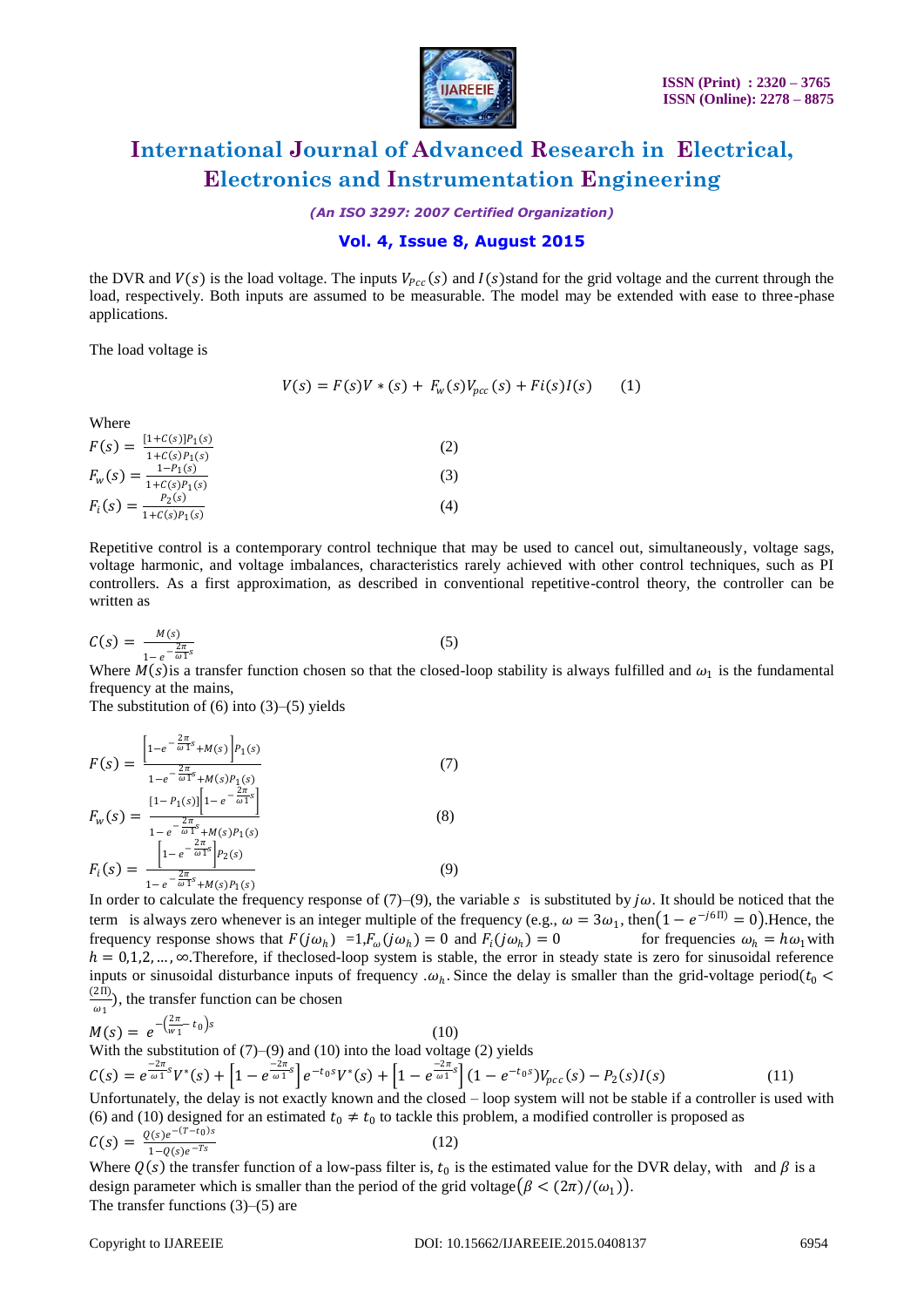

*(An ISO 3297: 2007 Certified Organization)*

### **Vol. 4, Issue 8, August 2015**

$$
F(s) = \frac{e^{-T_0 s} + Q(s)e^{-T s} [e^{-\delta s} - e^{-t_0 s}]}{1 + Q(s)e^{-T s} (e^{-\delta s} - 1)}
$$
(13)  
\n
$$
F_w(s) = \frac{[1 - e^{-t_0 s}][1 - Q(s)e^{-T s}]}{1 + Q(s)e^{-T s} (e^{-\delta s} - 1)}
$$
(14)  
\n
$$
F_i(s) = -\frac{[1 - Q(s)e^{-T s} ]P_2(s)}{1 + Q(s)e^{-T s} (e^{-\delta s} - 1)}
$$
(15)  
\nWith  $\delta = t_0$ 

With  $\delta = t_0$ -t

The characteristic equation of the resulting closed-loop system is  $G(s)$ 

$$
1 + Q(s)e^{-i\theta}(e^{-\delta s} - 1) = 0 \tag{16}
$$

A low-pass filter, which is approximated by a constant time $(Q(j\omega) \approx 1e^{-j\beta_Q})$  delay within its pass band, can be designed with  $\beta_0$  being the time delay of the filter. For continuous systems,

Bessel filters can be used because they can be approximated by a constant time delay, while for discrete time systems, finite-impulse-response (FIR) filters with a linear phase in their pass band can be used . Therefore, the design parameter  $\beta$  can be chosen to cancel out the filter time delay( $\beta = \beta_0$ ); and under such conditions, the closed-loop-system frequency response will satisfy  $F(j\omega_h) = 1$ , and  $F_\omega(j\omega_h) = 0$  and  $F_i(j\omega_h) = 0$  while the approximation of a constant time delay is valid.

Obviously, the bandwidth of the controller will be limited because the magnitude characteristic of the filter will decrease as frequency increases.

#### **IV. CASE STUDY**

The test system is comprised of a 400-V, 50-Hz source which feeds three different loads: 1) a squirrel-cage induction machine, 2) a nonlinear load which consists of an with an inductive-resistive load, uncontrolled three-phase rectifier and 3) a three-phase sensitive load which consists of a star made up of a resistance connected in series with an inductance in each phase. A two-level DVR is connected between the PCC and the sensitive load by means of a 20 kVA coupling transformer with a unity turns ratio and a star connected secondary winding. The voltage of the dc storage device is 650V.

#### *Simulation Results*

The simulation has been carried out as follows: the nonlinear load and the DVR are connected at  $t=0$  s. A two-phase short-circuit fault is applied at the PCC from t=0.2s to 0.28s via a fault resistance of 0.2 .This short circuit causes a 40% voltage sag in the two affected phases with respect to their nominal values. The induction machine is connected at  $t=0.4$ s with a constant rotor speed of 0.97 p.u. The total simulation time is 0.8 s.



Fig.5 Load Voltage And Load Current Waveform With DVR

First the block is simulated without using DVR and the waveforms for load voltage and load current are shown in Fig 5.The waveforms for load voltage and load current using DVR is shown in Fig 6. The line-to-line voltage waveform at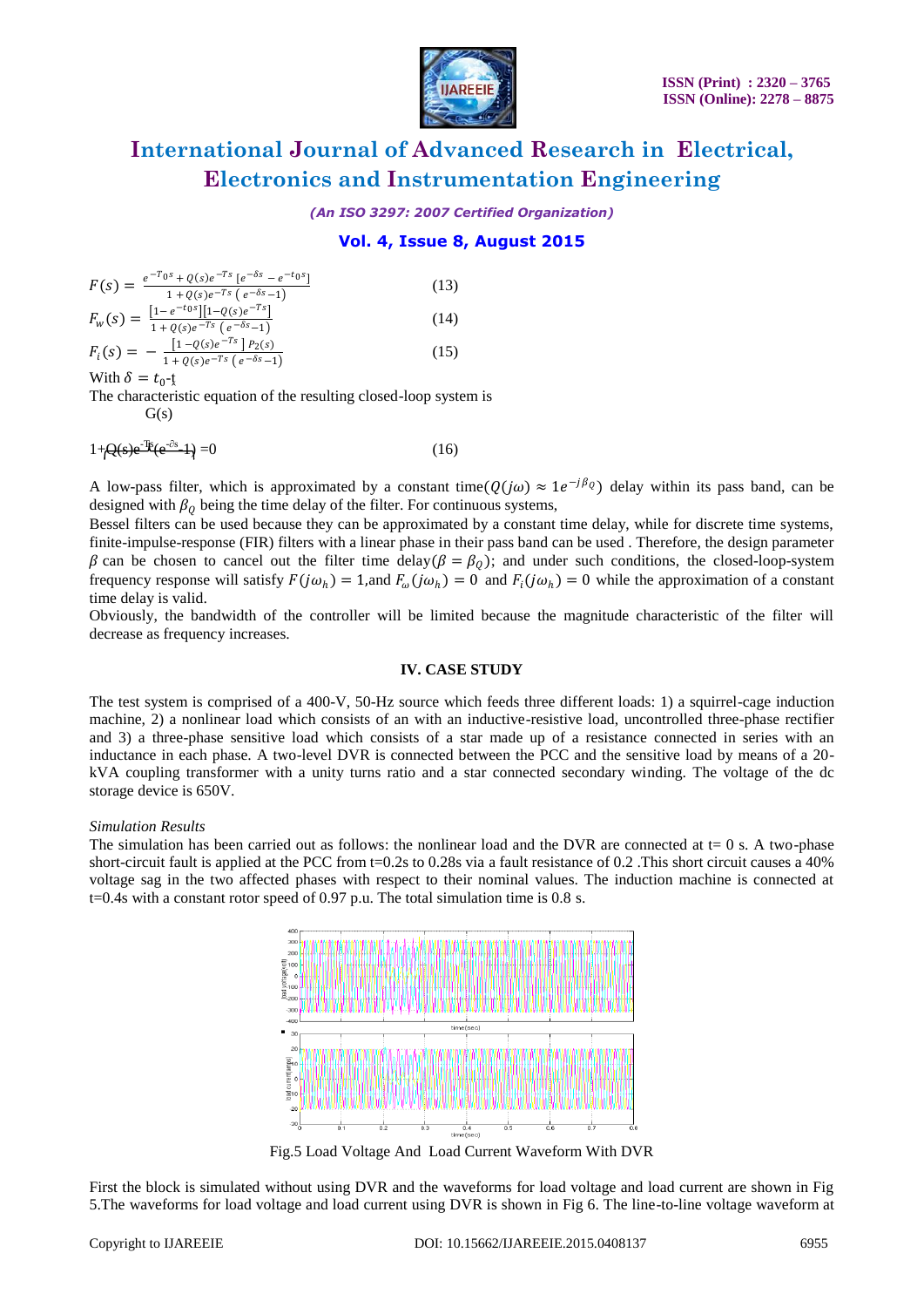

*(An ISO 3297: 2007 Certified Organization)*

### **Vol. 4, Issue 8, August 2015**

PCC is shown in Fig.7.The voltage across sensitive load when only non-linear load is connected is shown in Fig.8.The waveforms in Figs 5 and 6 shows how effectively DVR compensates Voltage sags. The THD values reduce when DVR is used.



Fig.6 Load voltage and load current waveform without DVR



Fig.8 voltage across sensitive load

#### **V. CONCLUSION**

The use of dynamic voltage restorers in PQ-related applications is increasing. The most popular application has been on voltage sags amelioration but other voltage-quality phenomena may also benefit from its use, provided that more robust control schemes than the basic PI controller become available. The main advantage of this scheme is its simplicity and only one controller is required to eliminate three Power-quality disturbances, namely voltage sags, harmonic voltages and voltage imbalances.

#### **REFERENCES**

- 1. Pedro Roncero-Sanchez,Jose Enrique Ortega-Calderon,andAurelioGarcia-Cerrada,"A Versatile control scheme for a Dynamic Voltage Restorer for Power-Quality Improvement IEEE Transactions on Power Delivery,vol.24,No.1,Jan 2009.
- 2. Subha Palaneeswari M., Abraham Sam Rajan P.M., Silambanan S., Jothimalar, "Blood lead in end-stage renal disease (ESRD) patients who were on maintainence haemodialysis", Journal of Clinical and Diagnostic Research, ISSN : 0973 - 709X, 6(10) (2012) pp.1633-1635.